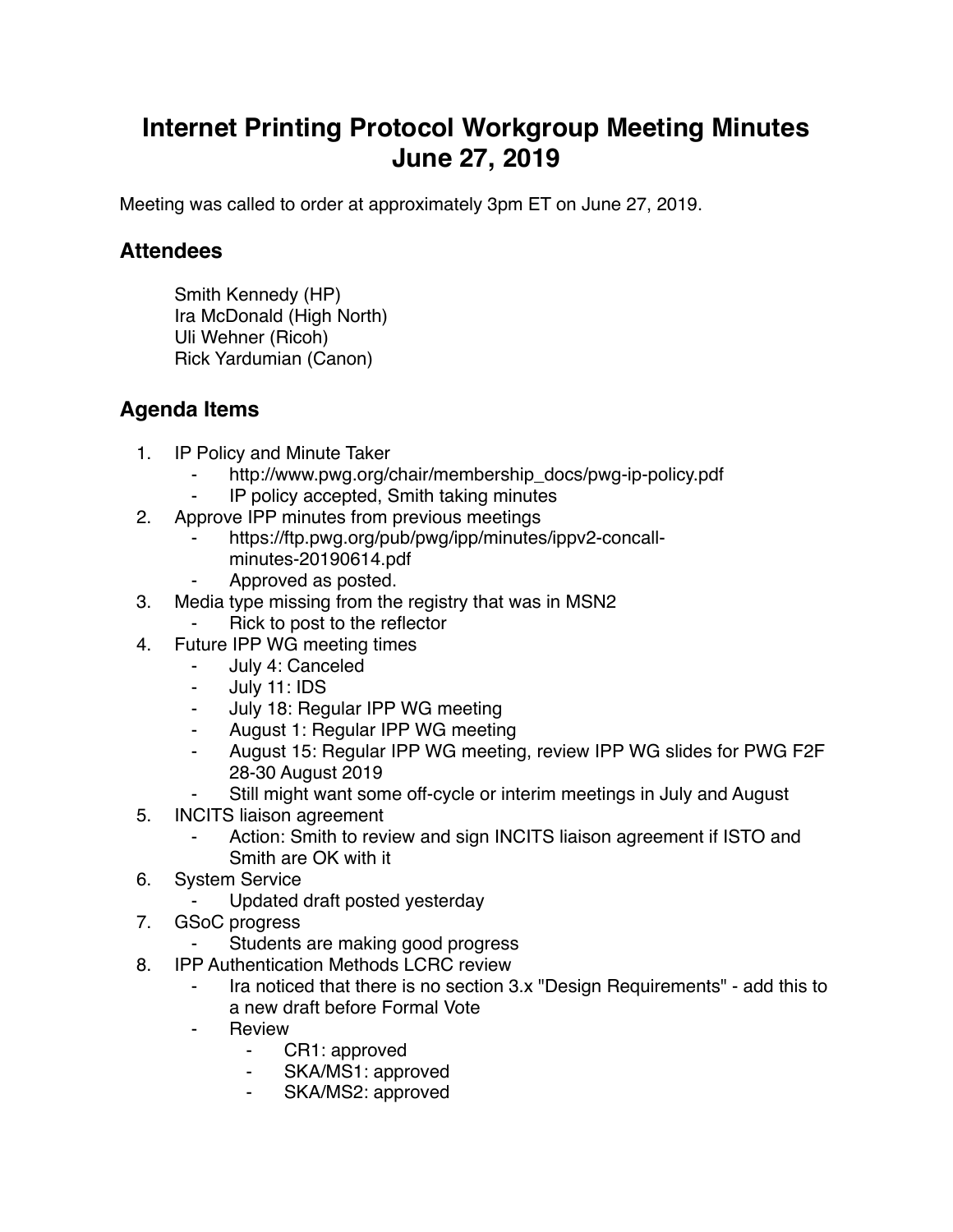- SKA/MS3: approved
- Next steps
	- Action: Smith to post email with plain text for new section 3.5 to reflector
	- Action: Smith to post new draft of IPP Authentication Methods ready for Formal Vote that adds section 3.5 once consensus has been reached on its content, and has accepted all the changes
- 9. Quick Review of Canon and HP IPP Extensions (Rick/Smith)
	- https://ftp.pwg.org/pub/pwg/ipp/slides/New-IPP-Attributes-Proposal-from-Canon-and-HP-version-3-20190620.pdf
	- Slide 4: Use PWG units for borderless adjustment
	- Slide 8:
		- Canon does not need left / right margin removal
		- ⁃ Canon suggests making the attribute a boolean rather than integer, i.e. "eliminate-margins". Please see the next three slides for a usage example. Note that both media-top-margin & media-bottommargin are removed as well as media content margins.
		- HP doesn't object to using a boolean instead
		- Also rename to "eliminate-margins"
		- ⁃ So: "eliminate-margins (boolean)" / "eliminate-margins-default (boolean)" / "eliminate-margins-supported (boolean)"
	- ⁃ Slide 10: Put this in an informative appendix?
		- Should these approved bits go into HP's "Custom Print Quality" Extensions"? Or somewhere else?
	- Slide 21: Per-page or per-job is fine with Canon.
		- Can be per-document or per-job. Could you do per-page using "page-overrides"? Let's try to make that happen...
- 10. Review of IPP Message Catalog Help Extensions (HELPME) (Smith)
	- ⁃ https://ftp.pwg.org/pub/pwg/ipp/wd/wd-ipphelpme-20190528.pdf
	- ⁃ Title: Should be "PWG Message Catalog Help Extensions"
	- ⁃ Abstract looks good
	- ⁃ Line 77: remove comma after "manual format"
	- Line 78: remove "as" (second word in line)
	- ⁃ Change 77-78 to be: including documentation provided in an electronic manual format and contextual help ("tooltips") that
	- Line 78: "hovering" --> "displaying"
	- ⁃ Line 117: Removed RFC 2119 but need to add back in [BCP14] or whatever (normative language RFC)
	- Line 145: "PWG Message Catalog" --> "Message Catalog"
	- Line 146: semicolon to period
	- Line 145: "Describe extensions" --> "Extend the PWG Message Catalog file format [PWG5100.13] to allow extension suffix tags to be defined"
		- Wording this way makes us move this toward a specification rather than a best practice
		- Action: Smith to query IPP WG via the reflector on whether extending the message catalog file format requires a specification
	- Section 3.5: additional design requirements? maybe fix wording of #1?